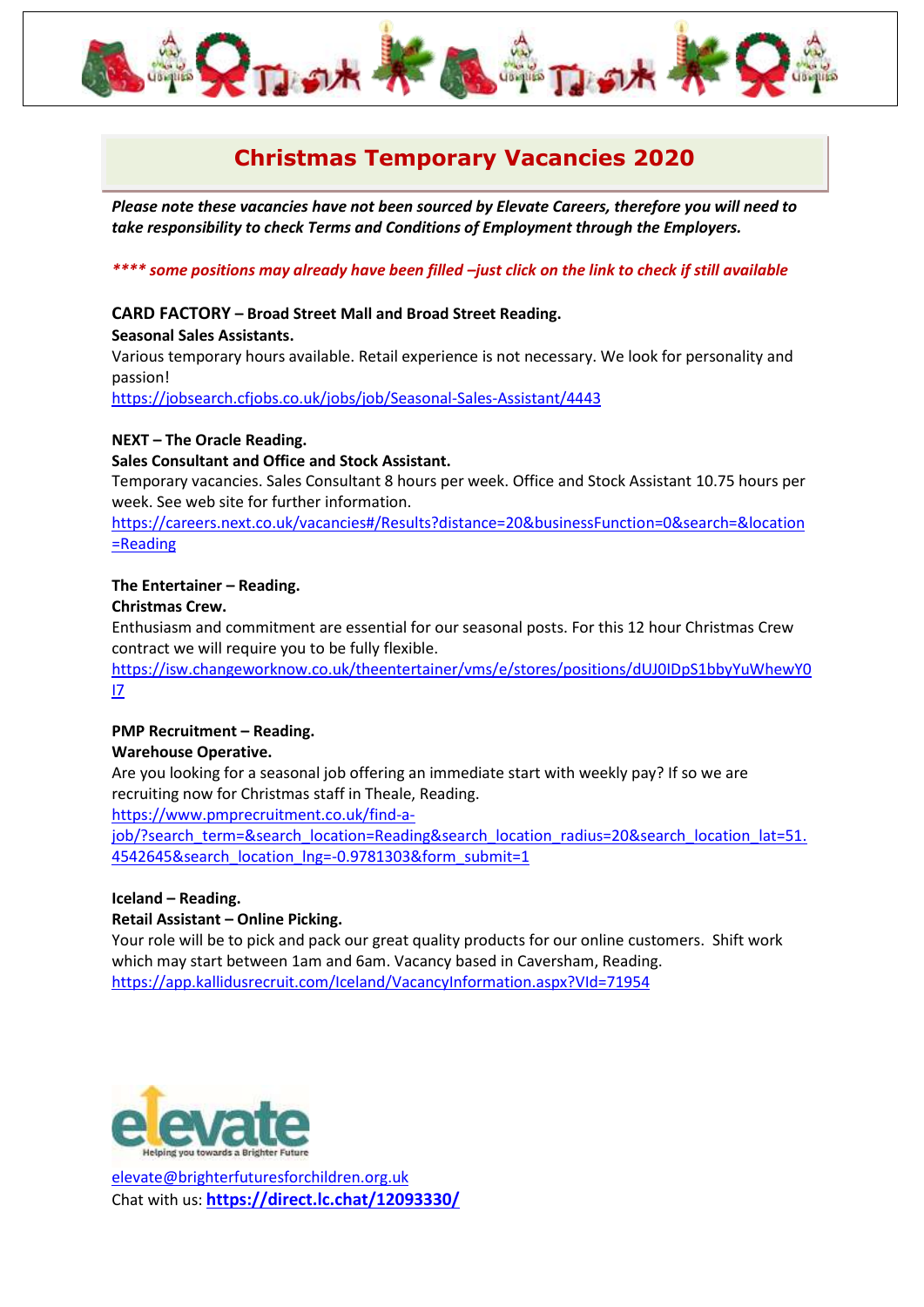

*Please note these vacancies have not been sourced by Elevate Careers, therefore you will need to take responsibility to check Terms and Conditions of Employment through the Employers.*

*\*\*\*\* some positions may already have been filled –just click on the link to check if still available*

## **Pets Corner – Reading.**

## **Christmas Temp Retail Assistant.**

We are looking for a positive, confident person with a helpful attitude. Vacancy is full time temporary. Vacancy is at the Bath Rd Reading store. [https://www.indeed.co.uk/viewjob?cmp=Pets-Corner-UK-](https://www.indeed.co.uk/viewjob?cmp=Pets-Corner-UK-Ltd&t=Christma+Temp+Retail+Assistant&jk=16d8e279fab1e4c6&q=Christmas+Temps&vjs=3)

[Ltd&t=Christma+Temp+Retail+Assistant&jk=16d8e279fab1e4c6&q=Christmas+Temps&vjs=3](https://www.indeed.co.uk/viewjob?cmp=Pets-Corner-UK-Ltd&t=Christma+Temp+Retail+Assistant&jk=16d8e279fab1e4c6&q=Christmas+Temps&vjs=3)

## **Foot Locker – Reading.**

#### **Sales Associate.**

We are looking for someone who can adapt to different type of customers and resolve issues with a smile. Part time hours.

<https://careers.footlocker.com/us/en/job/FLINUS63410/Sales-Associate>

## **Smyths Toy Superstore – Reading.**

## **Sales Assistant.**

Urgently required. Part time temporary. From £8.40 - £9.20 per hour. Will need to be flexible and able to work variety shifts including night shifts.

[https://www.indeed.co.uk/jobs?q=Part%20Time%20Retail&l=Reading&radius=5&vjk=27fbedf9dfcfa](https://www.indeed.co.uk/jobs?q=Part%20Time%20Retail&l=Reading&radius=5&vjk=27fbedf9dfcfa5fb) [5fb](https://www.indeed.co.uk/jobs?q=Part%20Time%20Retail&l=Reading&radius=5&vjk=27fbedf9dfcfa5fb)

## **Pandora – Reading**

## **Christmas Sales Consultant.**

We are looking for a committed team player who can deliver outstanding customer experiences. £8.50 per hour.

[https://www.indeed.co.uk/viewjob?jk=b6bbf95b9a5d445c&q=Christmas+Temporary&l=Reading&tk](https://www.indeed.co.uk/viewjob?jk=b6bbf95b9a5d445c&q=Christmas+Temporary&l=Reading&tk=1ejup0c82stl6800&from=web&vjs=3) [=1ejup0c82stl6800&from=web&vjs=3](https://www.indeed.co.uk/viewjob?jk=b6bbf95b9a5d445c&q=Christmas+Temporary&l=Reading&tk=1ejup0c82stl6800&from=web&vjs=3)

## **Menkind – The Oracle, Reading.**

## **Seasonal Team Member.**

We are looking for someone who is friendly, good with people and enthusiastic. <https://www.menkind.co.uk/recruitment>

#### **The Perfume Shop - Reading. Christmas Sales Assistant.**

4 hours per week. If you're full of talent, passion and spark, we would love to hear from you! [https://www.indeed.co.uk/viewjob?jk=2016873c888b77fb&tk=1ek1nqnd6st60800&from=serp&vjs=](https://www.indeed.co.uk/viewjob?jk=2016873c888b77fb&tk=1ek1nqnd6st60800&from=serp&vjs=3) [3](https://www.indeed.co.uk/viewjob?jk=2016873c888b77fb&tk=1ek1nqnd6st60800&from=serp&vjs=3)

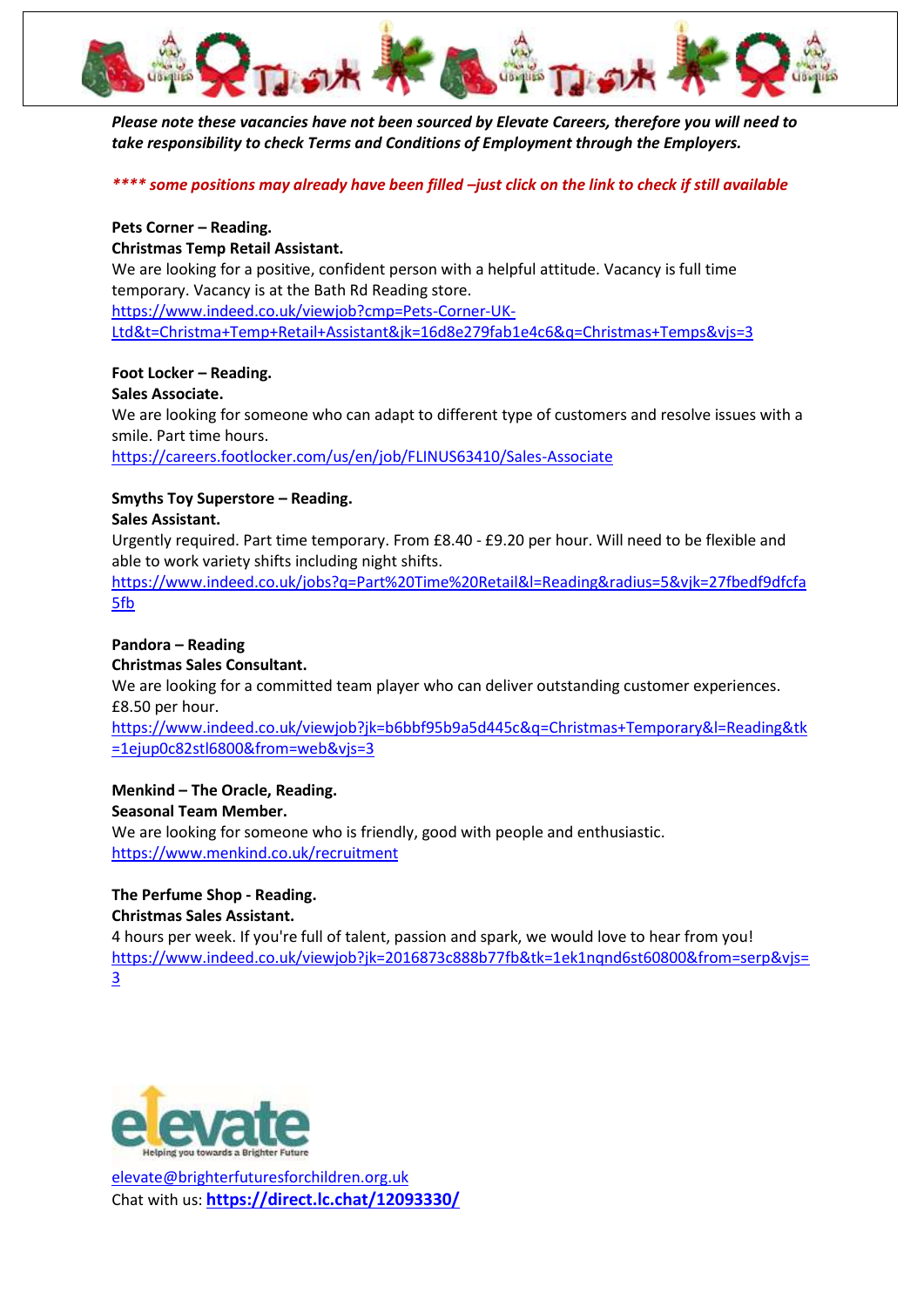

*Please note these vacancies have not been sourced by Elevate Careers, therefore you will need to take responsibility to check Terms and Conditions of Employment through the Employers.*

*\*\*\*\* some positions may already have been filled –just click on the link to check if still available*

## **Game – Reading.**

## **Christmas Sales Assistant.**

If you are genuinely passionate and excited about gaming and technology, you're friendly and approachable, we would love to hear from you. https://jobs.game.co.uk/vacancy-details/3089? referrer =indeed

#### **Tesco – Reading.**

## **Temporary Warehouse Operative.**

Various shift patterns available. You will also need to be reliable and punctual and have a passion for delivering great customer service.

<https://www.indeed.co.uk/jobs?q=Tesco%27s&l=Reading&radius=5&vjk=6d816b7ee1202bf1> Search Tesco's Warehouse.

## **Watch Shop – Reading.**

## **Warehouse Assistant Christmas Picker/Packer.**

No experience required as training will be given but will need to be punctual, reliable and hard working. 20 hours per week but 30-40 hours per week expected. £7.00-£12.00 per hour. [https://www.indeed.co.uk/jobs?](https://www.indeed.co.uk/jobs)

#### **Next- Reading.**

## **Delivery Assistant.**

You will be Accurately processing stock quickly and to the highest standard, which includes scanning, unpacking, hanging, size cubing and putting stock away.

[https://careers.next.co.uk/vacancies?utm\\_source=Indeed&utm\\_medium=organic&utm\\_campaign=I](https://careers.next.co.uk/vacancies?utm_source=Indeed&utm_medium=organic&utm_campaign=Indeed#/Item?id=545006&utm_campaign=Feed&utm_source=Indeed&utm_medium=referral) [ndeed#/Item?id=545006&utm\\_campaign=Feed&utm\\_source=Indeed&utm\\_medium=referral](https://careers.next.co.uk/vacancies?utm_source=Indeed&utm_medium=organic&utm_campaign=Indeed#/Item?id=545006&utm_campaign=Feed&utm_source=Indeed&utm_medium=referral)

#### **Amazon – Reading RG7.**

#### **Warehouse Operative.**

Urgently required! Various hours and shifts available. Immediate start! [https://www.reed.co.uk/jobs/amazon-warehouse](https://www.reed.co.uk/jobs/amazon-warehouse-operative/41206425?source=searchResults#/jobs/christmas-temporary-jobs-in-reading?proximity=5)[operative/41206425?source=searchResults#/jobs/christmas-temporary-jobs-in-reading?proximity=5](https://www.reed.co.uk/jobs/amazon-warehouse-operative/41206425?source=searchResults#/jobs/christmas-temporary-jobs-in-reading?proximity=5)

## **Royal Mail – Reading.**

## **Parcel Sorter.**

A range of shifts available. Unload mail and parcels from our vans, moving them around our warehouses and then sorting them so they arrive at their destination safely <https://www.cv-library.co.uk/job/212574840/Christmas-Casual-Parcel-Sorter>

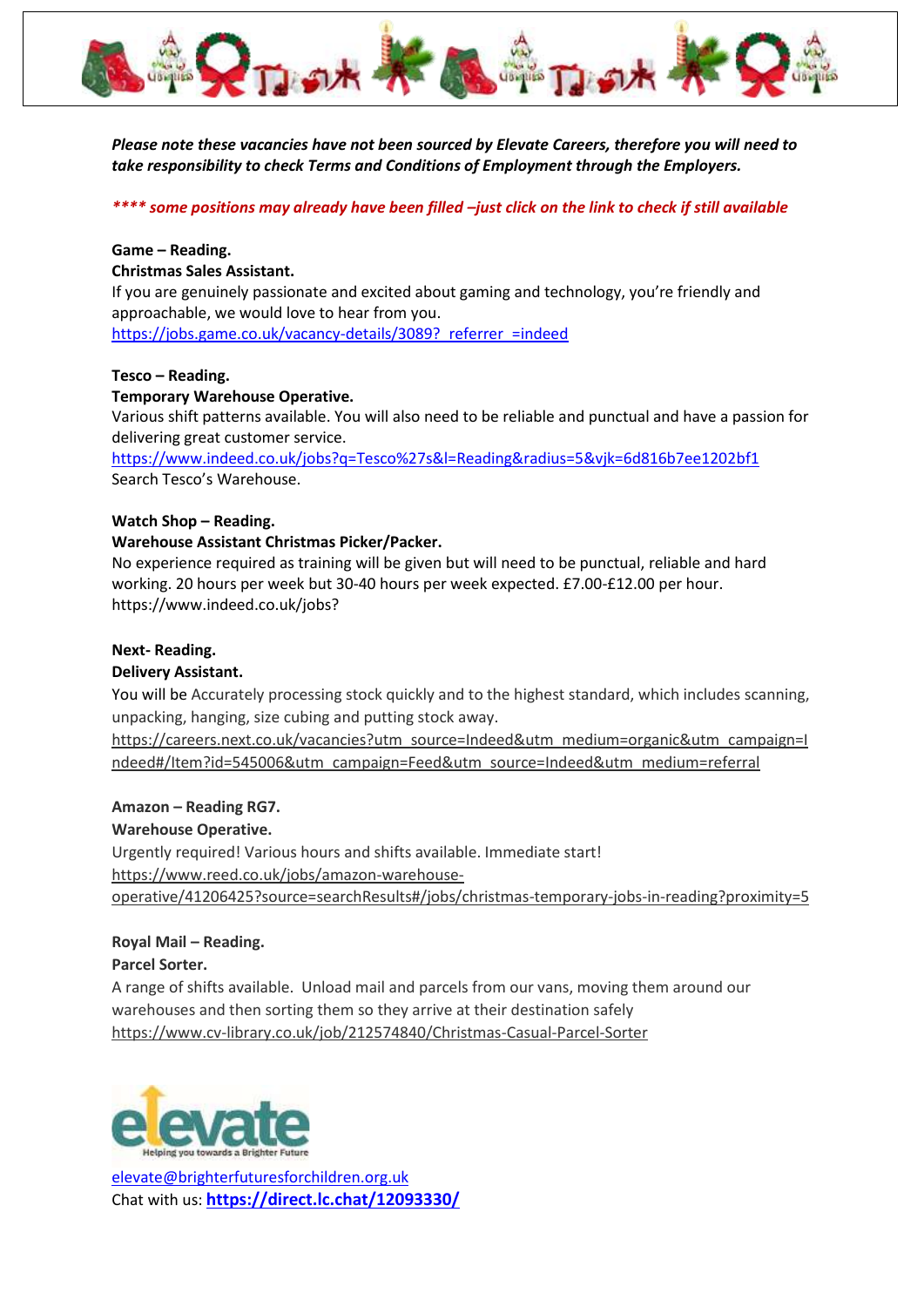

*Please note these vacancies have not been sourced by Elevate Careers, therefore you will need to take responsibility to check Terms and Conditions of Employment through the Employers.*

*\*\*\*\* some positions may already have been filled –just click on the link to check if still available*

**Tesco – Reading.**

**Festive Colleague.**

We are looking for Festive Colleagues who are passionate about service and want to help us give our customers the best Christmas ever.

<https://www.cv-library.co.uk/job/212574797/Festive-Colleague>

## **HMV Group – Reading.**

## **Sales Assistant.**

We are looking for candidates who can offer first class Customer Service, merchandising and replenishing stock. You must be able to work any day in December except Christmas Day. Interviews will be held over the phone.

[https://www.indeed.co.uk/viewjob?jk=62c2be701e7251c3&q=Christmas&l=Reading&tk=1eofc9fslu](https://www.indeed.co.uk/viewjob?jk=62c2be701e7251c3&q=Christmas&l=Reading&tk=1eofc9fsludru803&from=ja&alid=5f7f17eb4f987b67258a260e&utm_campaign=job_alerts&utm_medium=email&utm_source=jobseeker_emails&rgtk=1eofc9fsludru803) [dru803&from=ja&alid=5f7f17eb4f987b67258a260e&utm\\_campaign=job\\_alerts&utm\\_medium=ema](https://www.indeed.co.uk/viewjob?jk=62c2be701e7251c3&q=Christmas&l=Reading&tk=1eofc9fsludru803&from=ja&alid=5f7f17eb4f987b67258a260e&utm_campaign=job_alerts&utm_medium=email&utm_source=jobseeker_emails&rgtk=1eofc9fsludru803) [il&utm\\_source=jobseeker\\_emails&rgtk=1eofc9fsludru803](https://www.indeed.co.uk/viewjob?jk=62c2be701e7251c3&q=Christmas&l=Reading&tk=1eofc9fsludru803&from=ja&alid=5f7f17eb4f987b67258a260e&utm_campaign=job_alerts&utm_medium=email&utm_source=jobseeker_emails&rgtk=1eofc9fsludru803)

## **Boots – L'Oreal – Reading.**

#### **Customer Host.**

Your role will be responsible for holding on counter consultations and selling products across the brand. Flexible part time role. 22.5 hours, 4 days per week. https://www.signetjobs.co.uk/search/6478? referrer =indeed

## **H. Samuel – Reading.**

#### **Sales Associate.**

You'll have a passion for putting the customer first and have an interest in jewellery products and brands. Part time temporary.

https://www.signetjobs.co.uk/search/6478? referrer =indeed

#### **Smyths Toys Superstores – Reading. Shop Assistant.**

£8.50-£9.20 per hour, temporary. All Sales Assistants will be required to work on the tills so must be able to manage cash handling.

[https://www.indeed.co.uk/jobs?q=Part%20Time%20Retail&l=Reading&radius=5&sort=date&vjk=d0](https://www.indeed.co.uk/jobs?q=Part%20Time%20Retail&l=Reading&radius=5&sort=date&vjk=d01a7f902bc0d565) [1a7f902bc0d565](https://www.indeed.co.uk/jobs?q=Part%20Time%20Retail&l=Reading&radius=5&sort=date&vjk=d01a7f902bc0d565)